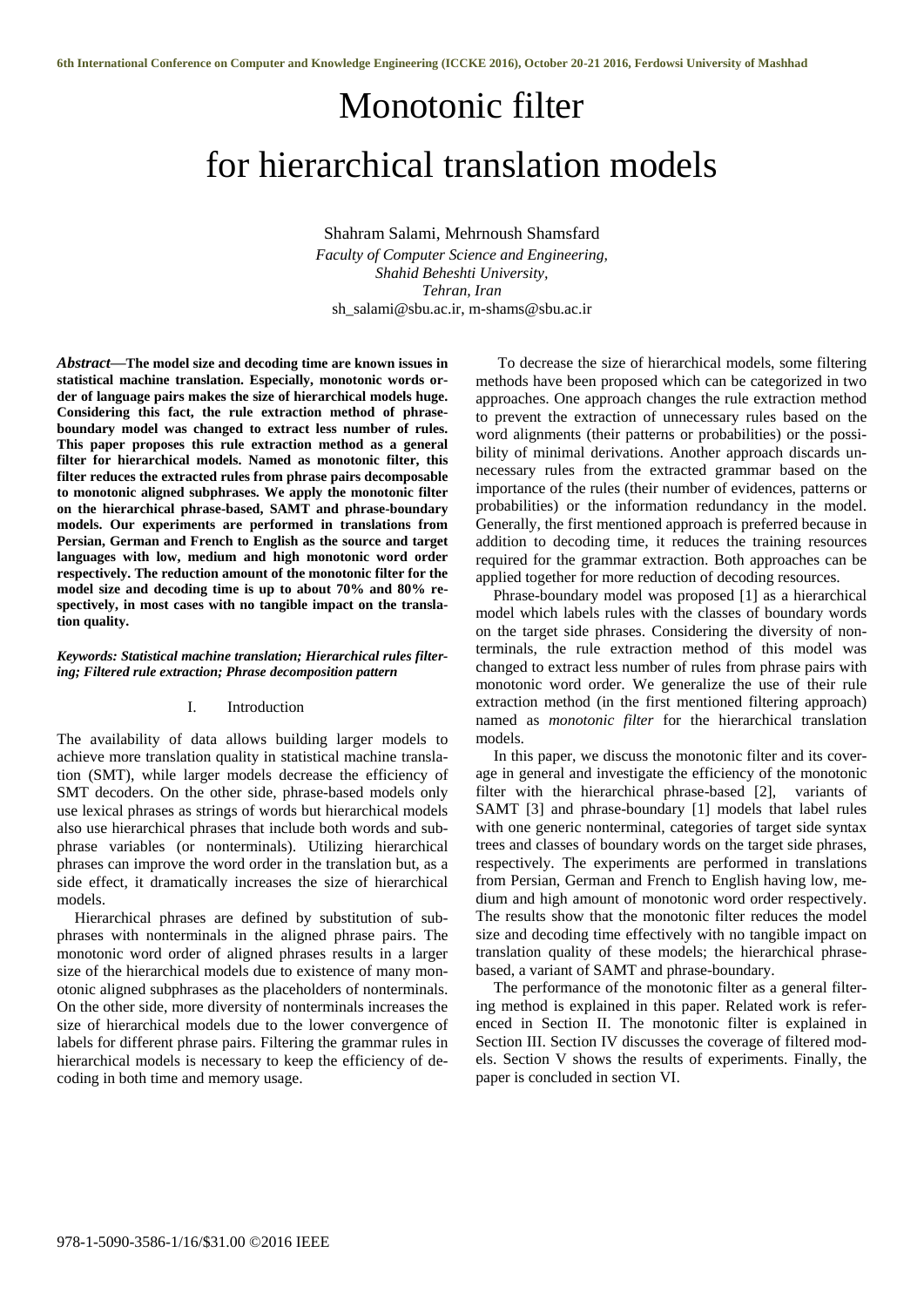## II. Related work

#### III. Monotonic filter

In the filtering approach that eliminates unnecessary rules from the extracted grammar, reference [4] discarded rare hierarchical rules occurred fewer times than a given threshold. They showed that increasing the threshold decreases the translation quality. The best threshold value is dependent on the training corpus. Hierarchical phrase-based model was filtered by discarding hierarchical rules whose source sides appear only in the monotone composed rules [5]. The yield of a monotone composed rule can be obtained by concatenating the yields of the minimal rules. Glue rules in the grammar support serial concatenation of the output phrases. The rules was categorized to different patterns and filtered out those patterns which could be discarded without significant impact on the translation quality [6]. The rules was discarded based on the information redundancy encoded in the translation rules [7].

In the filtering approach in which the extraction of too many rules is prevented by changing the method of rule extraction, the Alignment probability of the words was examined to restrict the extraction of rules to aligned phrase pairs with the higher probability [8]. A minimum set of translation rules was extracted on which at least one derivation could be constructed for each phrase pair [9]. The monotonic filter was proposed for phrase-boundary model based on the alignment pattern of phrase pairs [1]. This filter cuts down the patterns of hierarchical rules extracted from phrase pairs which are decomposable to monotonic aligned subphrases. Decomposition pattern of phrase pairs is also used to label hierarchical rules without linguistic resources [10].

Although, the base idea of the monotonic filter [1] is similar to the [5], the monotonic filter extracts rules from all phrase pairs. Thus, the monotonic filtered model is dependent on the glue rules less than their filtered model to encourage more use of hierarchical rules. In addition, the monotonic filter reduces the required resources for the grammar extraction, too.

The translation table of phrase-based models contains all phrase pairs found in the parallel corpus. Although, phrasebased models are far smaller than hierarchical ones, their translation table is pruned to discard noisy translations and to decrease the decoding time. Pruning of unlikely phrase pairs was suggested by significance testing of phrase pair cooccurrence in the parallel corpus [11]. Phrase pairs were discarded which are derivable using smaller ones with similar probabilities [12].

The monotonic filter is proposed for hierarchical translation models that use weighted rules in the Probabilistic Synchronous Context-Free Grammar (PSCFG). Synchronous grammar rules have the general form  $X \to \langle \alpha, \beta, \gamma \rangle$ . In this form, X is the left hand side nonterminal,  $\alpha$  and  $\beta$  are strings of terminals and nonterminals, and ∼ indicates a one-to-one correspondence between nonterminals in  $\alpha$  and  $\beta$ . Using at most two nonterminals on the right hand side of the rules, source or target part of the rules ( $\alpha$  or  $\beta$ ) can be formed with one of the following patterns (where  $w_i$  is a string of words and  $x_i$  is a nonterminal):

## *all-patterns =*

 ${w_1, x_1 x_2, x_1 w_1, w_1 x_1, w_1 x_1 w_2, x_1 w_1 x_2, x_1 x_2 w_1, w_1 x_1 x_2, w_1 x_1$ *x*<sup>2</sup> *w*2, *x*<sup>1</sup> *w*<sup>1</sup> *x*<sup>2</sup> *w*2, *w*<sup>1</sup> *x*<sup>1</sup> *w*<sup>2</sup> *x*2, *w*<sup>1</sup> *x*<sup>1</sup> *w*<sup>2</sup> *x*<sup>2</sup> *w*3} (1)

As hierarchical rules are defined by substitution of aligned subphrases with nonterminals, word alignment restricts the applicable patterns for one aligned phrase pair. For example, source side of phrase pair (a) in Fig. 1 can be only formulated as  $w_1$  and  $w_1 x_1 w_2$  (<*ne semble pas*> and <*ne*  $x_1$  *pas*>). This phrase pair is not decomposable to aligned subphrases, as it has only one aligned subphrase. Note that contiguous spans of the source and target words with at least one aligned word constitute an aligned phrase pair containing no word aligned outside it.

Phrase pairs with monotonic word order have many aligned subphrases (with overlap) as placeholders of nonterminals in different patterns (1). Thus, many hierarchical rules are extractable from these phrase pairs. On the other side, simple patterns (such as  $x_1 w_1$ ,  $w_1 x_1$ ) are applicable for monotonic aligned phrase pairs. For example, source side of phase pair (c) in Fig. 1 can be represented as  $\langle x_1 \rangle$  *groupe actif*  $>$  or  $\langle \langle u \rangle$  $x_1$ >. According to this fact, the monotonic filter was proposed for filtered rule extraction with the phrase-boundary model based on the alignment pattern of phrase pairs [1]. This filter confines the pattern of rules to simple patterns for those extracted from phrase pairs which are decomposable to two monotonic aligned subphrases.

The monotonic filter accepts the rules which are candidate for extraction from the aligned phrase pair  $\langle f_i^j, e_m^n \rangle$  (where  $f_i^j$  and  $e_m^n$  stand for the inclusive source and target substrings from position *i* to *j* and position *m* to *n* respectively) with the following conditions:



Fig. 1. Different alignment patterns between French and English phrases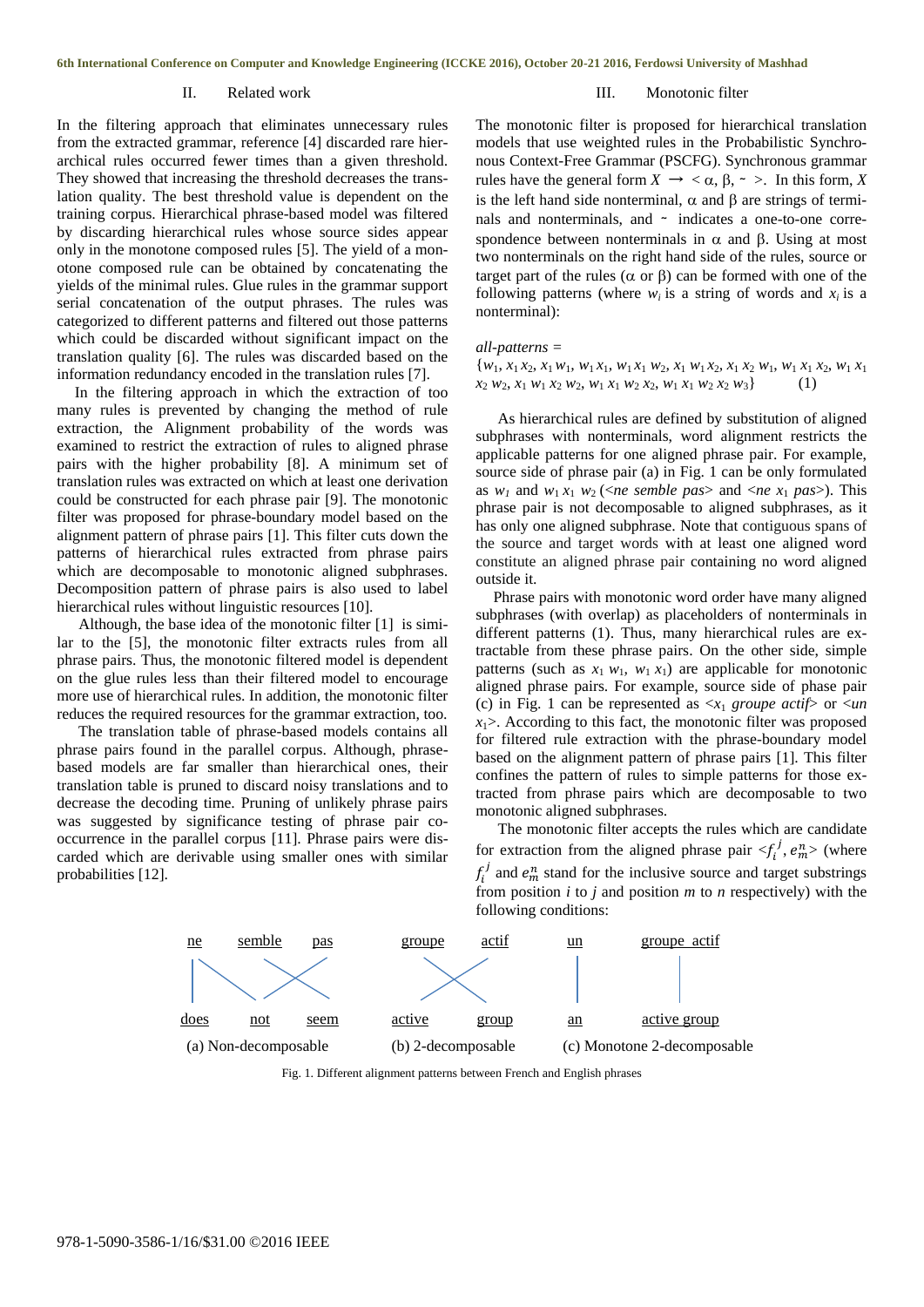#### **6th International Conference on Computer and Knowledge Engineering (ICCKE 2016), October 20-21 2016, Ferdowsi University of Mashhad**

1. Candidate rules consistent with one of the following patterns (a subset of (1)) in the source part:

*Boundary*<sub>2</sub> = { $w_1$ ,  $x_1 w_1$ ,  $w_1 x_1$ ,  $x_1 w_1 x_2$ } (2)

2. Other candidate rules where  $\langle f_i^j, e_m^n \rangle$  is not *monotone 2-decomposable*.

Phrase pair  $\langle f_i^j, e_m^n \rangle$  is monotone 2-decomposable if  $\exists k \in [i, j), \exists k \in [m, n) : \langle f_i^k, e_m^k \rangle \text{ and } \langle f_{k+1}^j, e_{k+1}^n \rangle \text{ are }$ aligned phrase pairs. (3)

To say more, monotone 2-decomposable phrase pairs can be constituted by monotonic concatenation of aligned subphrases. For example, phrase pair (c) in Fig. 1 is monotone 2 decomposable. This phrase pair is composed of monotonic aligned subphrases <*un*, *a*> and <*groupe actif*, *active group*>. *Boundary*<sup>2</sup> filtering pattern (2) represents rules with at most two nonterminals in the source part boundaries. In other words, extracting all rules from other phrase pairs, the monotonic filter confines source part position of nonterminals to the boundaries in the hierarchical rules extracted from monotone 2-decomposable phrase pairs (excluding other patterns such as  $w_1 x_1 w_2$ ). It seems that the patterns with one nonterminal  $(x_1)$  $w_1$ ,  $w_1$ ,  $x_1$ ) are sufficient to represent the decomposition of monotone 2-decomposable phrase pairs but the experiments showed [1] that adding pattern  $x_1$   $w_1$   $x_2$  is useful to achieve more translation quality. This subject is more discussed in the next section.

For example, the following rules are candidate for extraction from phrase pair (c) in Fig. 1 in the hierarchical phrasebased model:

 $X \rightarrow \text{un groupe actif, an active group}$  (4)

 $X \rightarrow \text{un } X^{-1}$ , an *X*  $z^{-1}$  > (5)

- $X \to \langle X^{-1}$  groupe actif,  $X^{-1}$  active group > (6)
- $X \to \langle X^{-1} \text{ groupe } X^{-2}, X^{-1} X^{-2} \text{ group} \rangle$  (7)

$$
X \to \text{un } X^{-1} \text{ actif, an active } X^{-1} \tag{8}
$$

As phrase pair (c) in Fig. 1 is monotone 2-decomposable, Rule 8 is not accepted by the monotonic filter due to its source side pattern  $(w_1, x_1, w_2)$  but the following rule is accepted for non-decomposable phrase pair (a) in that figure:

$$
X \to \langle \text{ne } X^{-1} \text{ pas, does not } X^{-1} \rangle \tag{9}
$$

The monotonic filter reduces the model size considerably. According to this fact, most of the aligned phrase pairs are monotone 2-decomposable. Giving more preference to the rules with one of the *Boundary*<sup>2</sup> patterns in the source part, the filtered model achieves more translation quality. A penalty feature is added to the filtered grammar to penalize non preferred rules. This feature named *pattern penalty* is defined as following:

Pattern penalty feature has the value of 0 if the rule is consistent with one of the *Boundary*<sub>2</sub> patterns in the source part; otherwise, it has the value of 1 to penalize other rules. (10)

Applying monotonic filter requires adding the pattern penalty feature to the filtered grammar. For example, this feature has the value of 0 for Rules 4 to 7 but it has the value of 1 for Rule 9.

### IV. Filtered model coverage

As mentioned, the monotonic filter confines the source part of the rules accepted for monotone 2-decomposable phrase pairs to the *Boundary*<sub>2</sub> filtering pattern (2). The two part rules  $(x_1w_1)$ and  $w_1 x_1$ ) in the *Boundary*<sub>2</sub> pattern are expected to support constitution of monotone 2-decomposable phrase pairs but the number of tokens on the right hand side of hierarchical rules is conventionally limited to five (including nonterminals). Therefore, a long phrase pair may not be presented as  $w_1 x_1$  or  $x_1 w_1$ due to the length of string  $w_1$ .

On the other side, a monotone 2-decomposable phrase pair  $\langle f_i^j, e_m^n \rangle$  can be decomposed to monotone aligned subphrases  $\langle f_i^k, e_m^k \rangle$  and  $\langle f_{k+1}^j, e_{k+1}^n \rangle$  (3). The grammar of hierarchical models (such as those examined in this paper) contains binary glue rules (like rule 11) that support serial concatenation of these subphrases (*S* is the start symbol of grammar):

$$
S \to S^{-1} X^{-2}, S^{-1} X^{-2} > (11)
$$

Phrase pairs  $\langle f_i^k, e_m^{\hat{k}} \rangle$  and  $\langle f_{k+1}^j, e_{\hat{k}+1}^n \rangle$  can be derived from *S* and *X* respectively. Monotonic filter is only applied on *monotone* 2-decomposable phrase pairs which have no need for reordering of their subphrases. For example, this filter accepts all candidate rules for phrase pair (b) in Fig. 1. This phrase pair is decomposable to aligned subphrases but it needs reordering of subphrases. Although, glue rules are sufficient to compose monotone 2-decomposable phrase pairs, hierarchical rules support linguistic dependencies better than glue rules. The pattern with two nonterminals  $(x_1 w_1 x_2)$  in the *Boundary*<sub>2</sub> patterns increases the chance of deriving long phrase pairs with hierarchical rules.

#### V. Experiments

Series of translations are performed from Persian, German and French to English. Although, Persian is almost a free word order language, its formal sentence structure is SOV, which differs from the SVO structure of English. German and English in many cases have different word orders, too. For example, in German, infinitive verbs are generally placed after their respective objects. French and English have similar word orders and most of the word reordering is local.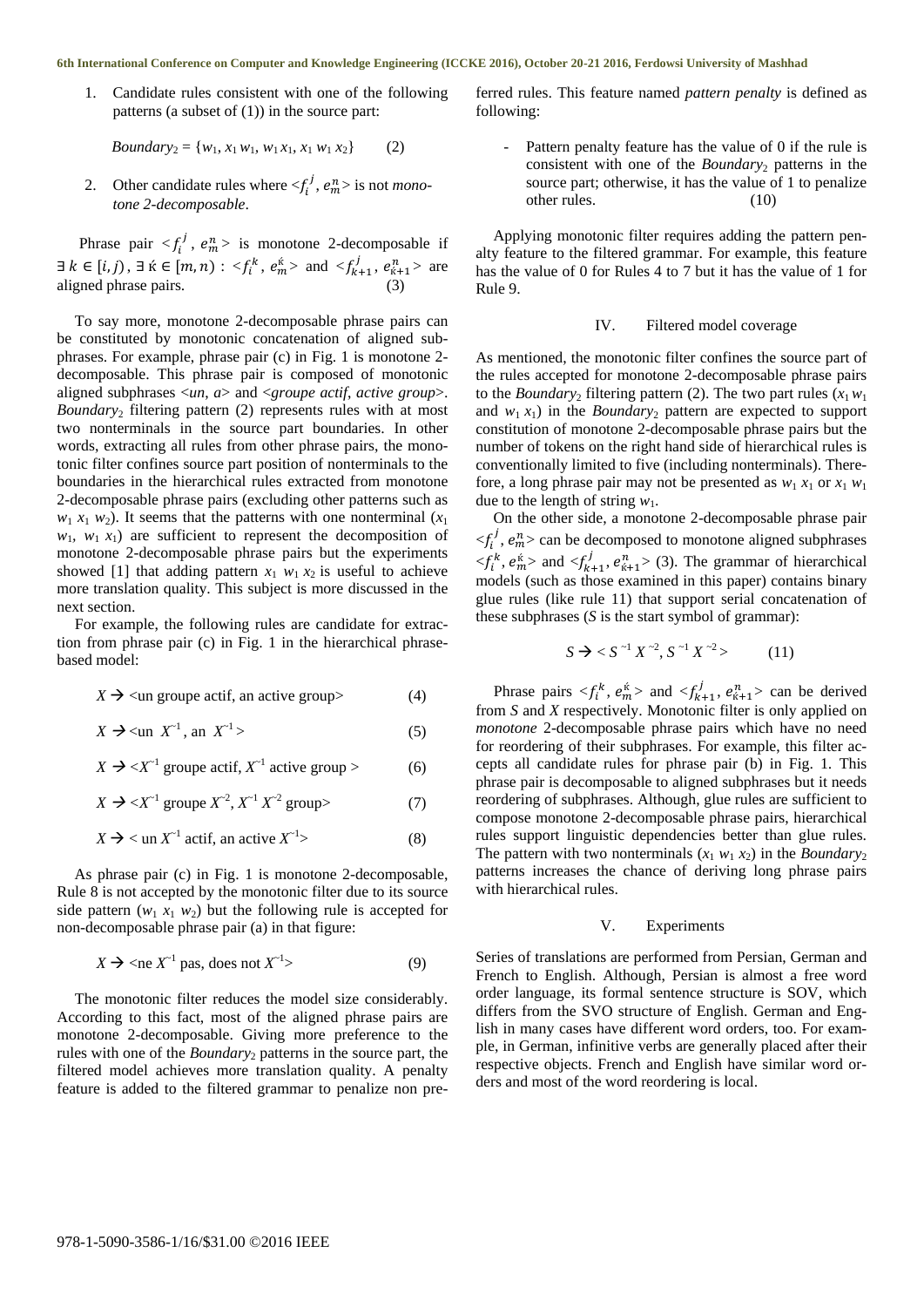Table1. Statistics of the training corpora

| Training corpora | No. of words | No. of word types |
|------------------|--------------|-------------------|
| Persian-English  | $15M+13M$    | $135K+98K$        |
| German-English   | $20M + 21M$  | $222K+76K$        |
| French-English   | $22M+20M$    | $91K + 73K$       |

Persian-English translation is trained on the Mizan corpus [13] with 1M sentences. The  $1K+1K$  sentences of this corpus are selected for the development and test sets. German-English and French-English translations are trained on the first 1M sentences of Europarl-V7 corpus [14]. The last 500 sentences of WMT 2012 translation task are used for the development set, and the first 1K sentences of WMT 2013 translation task are used for the test set. The statistics of the used corpora are presented in Table 1.

The experiments are performed with the hierarchical phrase-based [2], variants of SAMT [3] and phrase-boundary [1] models which are configured with the default settings of these models. The models are trained and evaluated with Joshua toolkit [15]. The words are aligned in both directions of translation by GIZA++ [16] and the results are symmetrized [17]. The trigram language models on the target side of the training corpus are built by Berkeley LM tool [18] with Kneser-Ney smoothing. The scaling factors of the models are trained by Minimum Error Rate Training [19]. The BLEU-4 [20] is the metric of evaluations.

Hierarchical phrase-based model needs no linguistic tool for training but SAMT and phrase-boundary models label rules using target side syntax trees and word classes respectively. The target side syntax trees for SAMT are generated by Stanford parser [21]. The target side POS tags for phraseboundary model are defined by SENNA tool [22] on the English side of the parallel training corpus.

In the following, we present the configurations of the experiments, the experiment results for the hierarchical phrasebased (HPB), SAMT and phrase-boundary models once without filtering and once with filtering. Finally, distribution of rules in the filtered models is analyzed in this section.

#### A. Configurations

The default settings of the hierarchical models limit lexical rules (rules having no nonterminal on the right hand side) to the length of 10 words and hierarchical rules to the length of 5 tokens, including a maximum of two nonterminals. The extraction of the hierarchical rules is limited to the span of 10 words for hierarchical phrase-based model and 12 words for others. Abstract rules (rules having no word) are not used in the grammars. The following default features for the grammar rules are used:

- Negative log of phrase probabilities: computed in both source-to-target and target-to-source directions.
- Negative log of lexical weights (Koehn et al., 2003): computed in both source-to-target and target-tosource directions.
- Rarity penalty: penalizes rare rules by the value of *exp* (1 – *Rule Frequency*).

 Phrase penalty: penalizes each rule in the translation by the fixed value of 1 to encourage using rules with a longer right hand side.

The pattern penalty feature (10) is added to the filtered models together with other features.

The phrase-boundary model is trained with target side POS tags as word classes. We examine a variant of SAMT [3] which labels rules with the following annotations:

- *X*: target side phrase does not correspond to a span in the parse tree.
- *N*<sub>1</sub>: target side phrase corresponds to a syntactic category  $N_1$ .
- $N_2$  $N_1$  or  $N_1/N_2$ : a partial syntactic category  $N_1$  missing a  $N_2$  to the left or right.
- $N_1 + N_2$ : target side phrase spans two adjacent syntactic categories.

Thrax [23] – the grammar extraction tool of Joshua – has an option that allows double-plus nonterminals (the annotation N1+N2+N3). We refer to this variant as SAMT/double in the experiments.

## B. Results of non-filtered models

Table 2 presents the results of non-filtered models including the number of rules in millions, the resulting case-insensitive BLEU score and the average decoding-time-per-sentence in seconds.

As we expected, the models extracted for the language pairs with more monotonic word order have a larger size. Persian-English translation with different word order has the smallest model size and French-English translation with similar word order has the largest one. In addition, Persian has a rich morphology which leads to a weak word alignment and consequently to less number of rules.

A translation model with more diversity of nonterminals results in a larger model size. In the examined models, hierarchical phrase-based model with one generic nonterminal has the smallest size. SAMT and phrase-boundary models with the translation quality better than hierarchical phrase-based model have long decoding time without filtering.

According to the results, SAMT/double with a longer decoding time has a better translation quality than SAMT in translation from Persian and German to English. More difference in the word order of these language pairs needs more partial matching of phrases with the target side syntax trees provided by SAMT/double.

## C. Results of filtered models

Table 3 presents the results of the models filtered by the monotonic filter. Comparing the results in Table 2 with Table 3, the monotonic filter remarkably reduces the model size and decoding time with no significant impact on the translation quality of the filtered models but SAMT/double.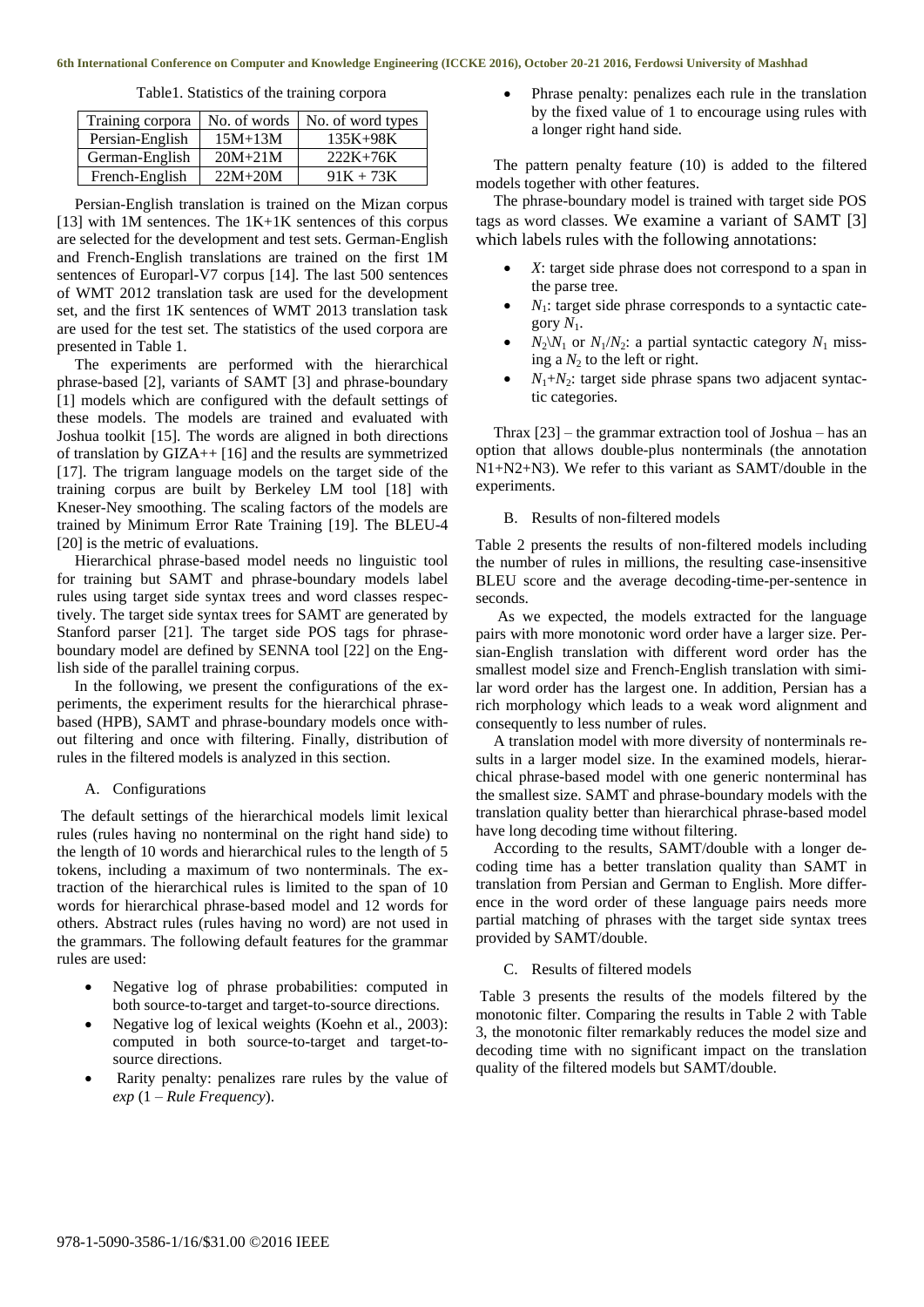#### **6th International Conference on Computer and Knowledge Engineering (ICCKE 2016), October 20-21 2016, Ferdowsi University of Mashhad**

| Table 2. Translation results for the non-filtered hierarchical phrase-based (HPB), SAMT |
|-----------------------------------------------------------------------------------------|
| and phrase-boundary models (Rules in millions and Time in seconds)                      |

|                 | Persian-English |             |      | German-English |       |      | French-English |             |      |
|-----------------|-----------------|-------------|------|----------------|-------|------|----------------|-------------|------|
| Model           | Rules           | <b>BLEU</b> | Time | Rules          | BLEU  | Time | Rules          | <b>BLEU</b> | Time |
| <b>HPB</b>      |                 |             | 0.29 | 101            | 18.53 | 0.13 | 76             | 27.07       | 0.02 |
| <b>SAMT</b>     |                 | 11.91       | 14.0 | 114            | 18.75 | 10.7 | 232            | 28.21       | 24.6 |
| SAMT/double     | 21              | 12.41       | 16.1 | 186            | 19.16 | 13.7 | 302            | 27.68       | 26.0 |
| Phrase-boundary | 29              | 12.27       | 21.2 | 411            | 18.91 | 7.9  | 916            | 28.66       | 13.8 |

|                 |           | Persian-English |             |      | German-English |             |      | French-English |             |      |
|-----------------|-----------|-----------------|-------------|------|----------------|-------------|------|----------------|-------------|------|
| Model           | Filter    | Rules           | <b>BLEU</b> | Time | Rules          | <b>BLEU</b> | Time | Rules          | <b>BLEU</b> | Time |
| <b>HPB</b>      | monotonic | 8               | 11.49       | 0.25 | 42             | 18.23       | 0.09 | 63             | 26.67       | 0.14 |
| <b>SAMT</b>     | monotonic | 12              | 11.73       | 4.5  | 56             | 18.50       | 2.5  | 98             | 27.93       | 3.1  |
| SAMT/double     | monotonic | 14              | 11.50       | 4.2  | 79             | 18.41       | 2.5  |                |             |      |
| SAMT/double     | MRC2      | $\overline{c}$  | 09.03       | 4.7  | 18             | 18.96       | 4.7  |                |             |      |
| Phrase-boundary | monotonic | 16              | 11.95       | 7.3  | 128            | 18.86       | 2.2  | 249            | 28.63       | 2.0  |

| Table3. Translation results for the filtered models |
|-----------------------------------------------------|
|-----------------------------------------------------|

Although, SAMT/double has better quality than SAMT in translations from Persian and German to English, its quality is affected by the monotonic filter. Thus, SAMT/double is also filtered by a known post-filtering of extracted grammar [4] which discards rare hierarchical rules occurred fewer times than a given threshold. As shown in [4], increasing this threshold decreases the translation quality. We enable this filter in the grammar extraction tool – Thrax – by setting the parameter "Min-Rule-Count" to the threshold value of 2 (*MRC2* in Table 3). *MRC2* filter has a good performance in German-English translation but it causes a drop in the quality of Persian-English translation. Generally, filtering of rules has impact on SAMT/double more than SAMT because its diversity of nonterminals is more than SAMT.



(a) Model size reduction percentage (b) Decoding time reduction percentage

Diagrams (a) and (b) in Fig. 2 present the reduction percentage of the model size and decoding time respectively by the monotonic filter for the examined translation models. The reduction percentage is higher for language pairs with more monotonic word order. French-English translation has the most reduction in our experiments. Moreover, SAMT and phrase-boundary models have the most reduction in decoding time and model size respectively.

## D. Distribution of rules

We analyzed the distribution of rules in the monotonic filtered models based on their right hand side. Table 4 presents the percentage of rules in two categories; the rules consistent with



Fig. 2. Reduction percentages for monotonic filtered models

Table4. Distribution of rules by percentage based on their Right Hand Side (RHS) for monotonic filtered models

|                 |              | Persian-English | German-English | French-English |
|-----------------|--------------|-----------------|----------------|----------------|
| Model           | <b>RHS</b>   | Rules %         | Rules %        |                |
| <b>HPB</b>      | $Boundary_2$ | 88              | 93             |                |
|                 | Others       |                 |                |                |
| <b>SAMT</b>     | $Boundary_2$ | 84              | 93             | 98             |
|                 | Others       | 16              |                |                |
| Phrase-boundary | $Boundary_2$ | 94              | 94             | 98             |
|                 | Others       |                 |                |                |